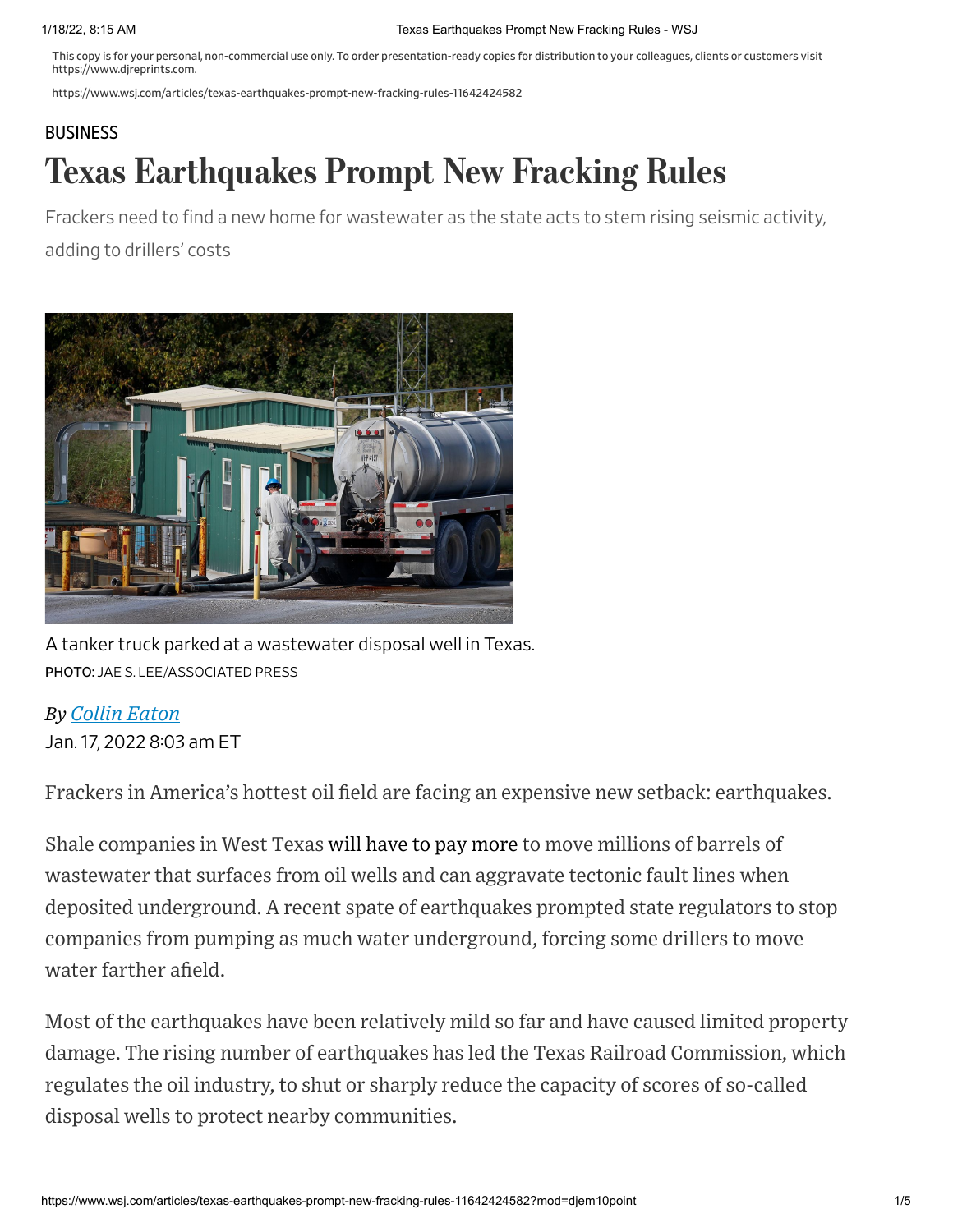The wells are used by large oil companies including [Chevron](https://www.wsj.com/market-data/quotes/CVX) Corp. CVX [1.70%](https://www.wsj.com/market-data/quotes/CVX?mod=chiclets)▲, [ConocoPhillips](https://www.wsj.com/market-data/quotes/COP) COP 3.73% ▲ and [Coterra](https://www.wsj.com/market-data/quotes/CTRA) Energy Inc. CTRA [1.65%](https://www.wsj.com/market-data/quotes/CTRA?mod=chiclets) ▲ to inject wastewater into geologic formations. The limitations have left Permian Basin drillers to find other ways to transport wastewater, including high-cost trucking.



A water truck on a rural road in the Permian Basin outside Crane, Texas. Shale companies in West Texas will have to pay more to move millions of barrels of wastewater. PHOTO: DANIEL ACKER/BLOOMBERG NEWS

Trucking the water to disposal wells elsewhere is about five times the cost of using pipelines, according to shale executives and analysts. Some companies said they can avoid trucking by sending water through a network of pipelines to regions unaffected by seismic activity. The added expenses come as frackers are already facing higher costs from labor and supplies.

Permian producers' collective annual cost to jettison that water could increase, conservatively, by more than \$200 million if they have to truck it all out, according to market intelligence firm Sourcenergy. If companies are unable to find new means of disposal, they may have to curtail tens of thousands of barrels a day of oil production.

The setback could also limit some producers' ability to increase output in response to the [highest](https://www.wsj.com/articles/oil-price-jumps-above-80-and-natural-gas-races-higher-turbocharged-by-supply-shortages-11633943832?mod=article_inline) oil prices in years. Many that are forced to truck water elsewhere will likely have to shift drilling rigs away from the areas where the Railroad Commission concentrated its cutbacks, executives said.

"If you're forced to truck it, it's going to have a devastating impact on your lease operating expenses," said Richard Jennings, president of private West Texas oil producer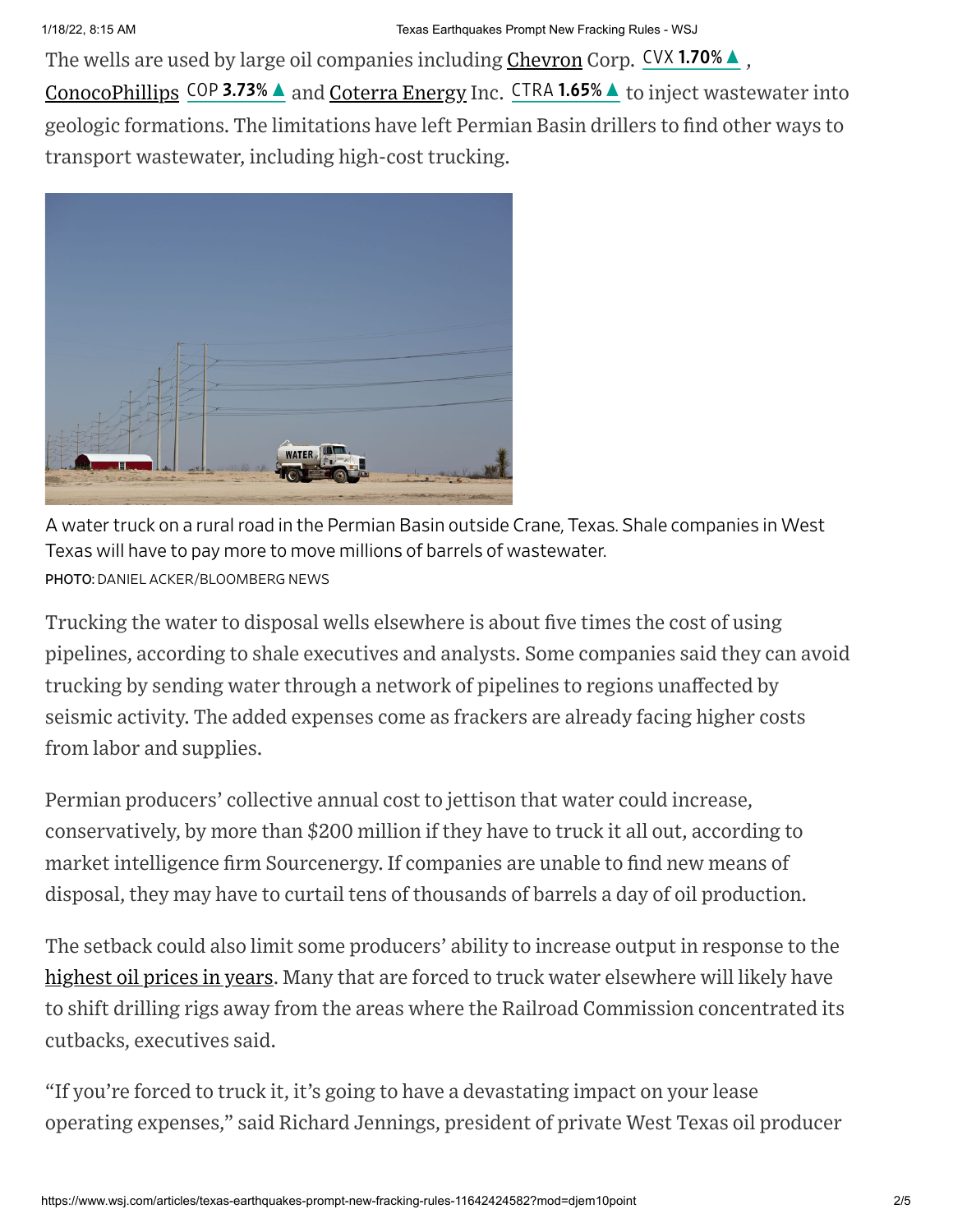Atlantic Operating II LLC, which says it operates shallow disposal wells unaffected by the restrictions.

#### SHARE YOUR THOUGHTS

*What do you think is the outlook for fracking? Join the conversation below.*

In 2020, the latest year for which data is available, oil producers pumped about 342 million barrels of water into the saltwater disposal wells that the Railroad Commission began restricting last fall. The regulator acted after a sharp uptick in earthquakes, including near populated areas like Midland and Odessa.

The number of earthquakes with a magnitude of 3.0 or larger in the Texas portion of the Permian rose to 176 last year, up from 51 in 2020 and nine in 2019, according to Sourcenergy, which analyzed state seismic activity data.

U.S. [seismologists](https://www.wsj.com/articles/surge-in-seismic-activity-tied-to-oil-and-gas-extraction-1404410402?mod=article_inline) have linked seismic activity to wastewater disposal in oil fields. In Oklahoma a few years ago, [regulators](https://www.wsj.com/articles/earthquake-shakes-swath-of-midwest-from-missouri-to-oklahoma-1472906357?mod=article_inline) moved to limit injections in some areas following a rise in earthquakes that damaged buildings and caused injuries.

The large volumes of injected water can increase pore pressure in certain geologic formations, and if faults run through those formations, the pressure pushing against them can cause seismic events, scientists say.

The Railroad Commission in September curtailed the amount of water companies were permitted to inject into some wells near Midland and Odessa, and has since suspended some permits there and expanded the restrictions to other areas. It has said the suspensions are in effect until further notice.

The water that companies injected in 2020 into now-restricted wells would have exceeded the new limits by about 104 million barrels, according to Sourcenergy. It said the amount of water companies injected in those wells in 2021 was likely much higher as drillers [brought](https://www.wsj.com/articles/confronting-inflation-biden-administration-turns-to-oil-industry-it-once-shunned-11640178001?mod=article_inline) new wells online.

If Chevron had to truck all of its excess water in 2020, it would have raised costs by \$53 million a year, Sourcenergy estimates. For Coterra, the company formed by the combination of Cimarex Energy Inc. and Cabot Oil & Gas Corp., trucking all its excess water would have raised costs by \$63.5 million.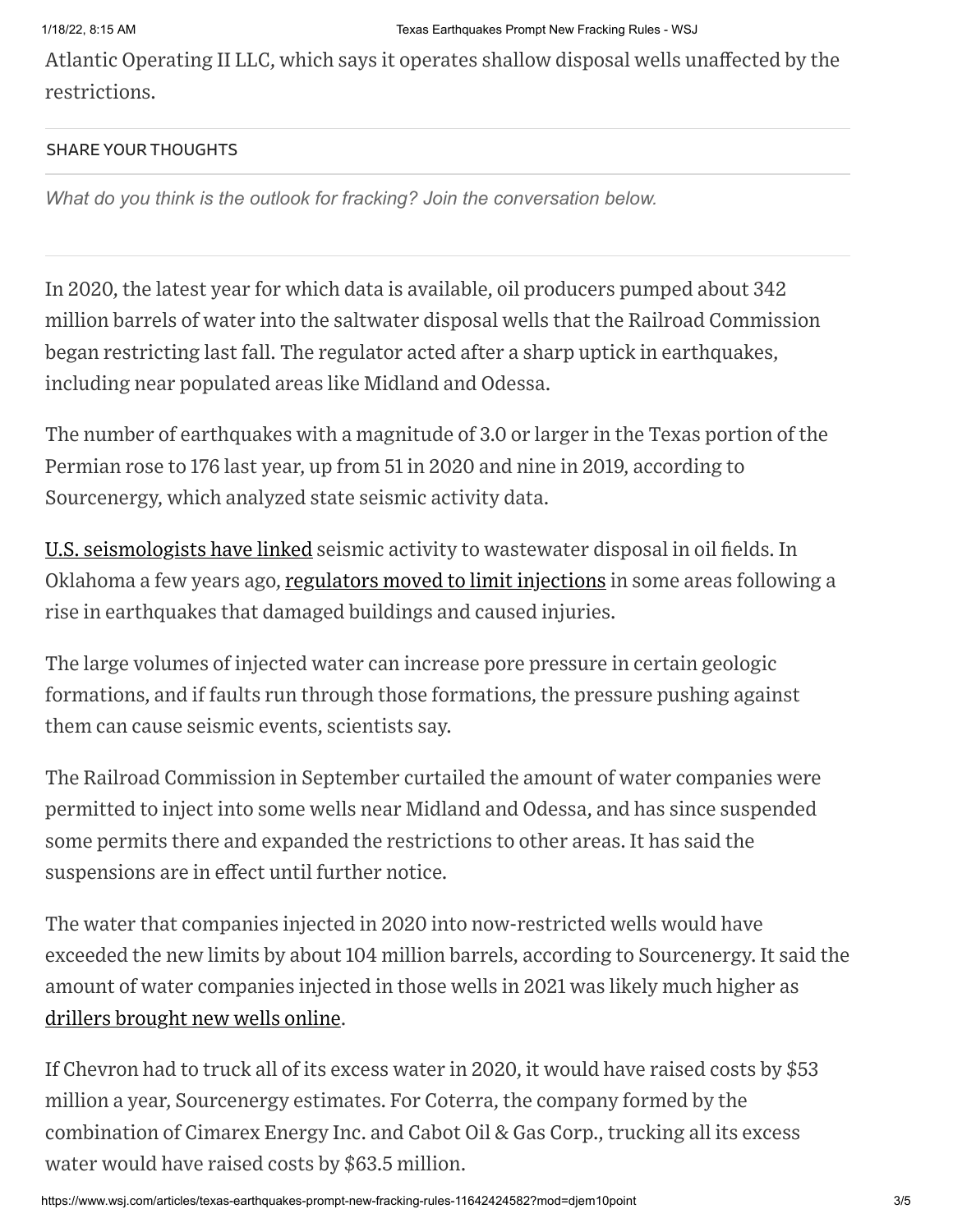Some companies said they could avoid trucking water by recycling it, pumping it through extensive pipeline networks or other means.

Coterra said it is working to increase options for wastewater, including recycling and reusing it, and creating new disposal wells. Chevron spokeswoman Deena McMullen said the company has options to move water elsewhere through its existing pipelines or agreements with other companies to use their pipeline space and it is reviewing other alternatives to trucks.

### Increasing Tremors

Earthquakes with a magnitude of 3.0 or above jumped from 9 in 2019 to 176 in 2021. Industry regulators are working to mitigate seismic activity in some areas.

#### Permian Basin Earthquakes



Source: Sourcenergy analysis of data from TexNet Emma Brown/The Wall Street Journal